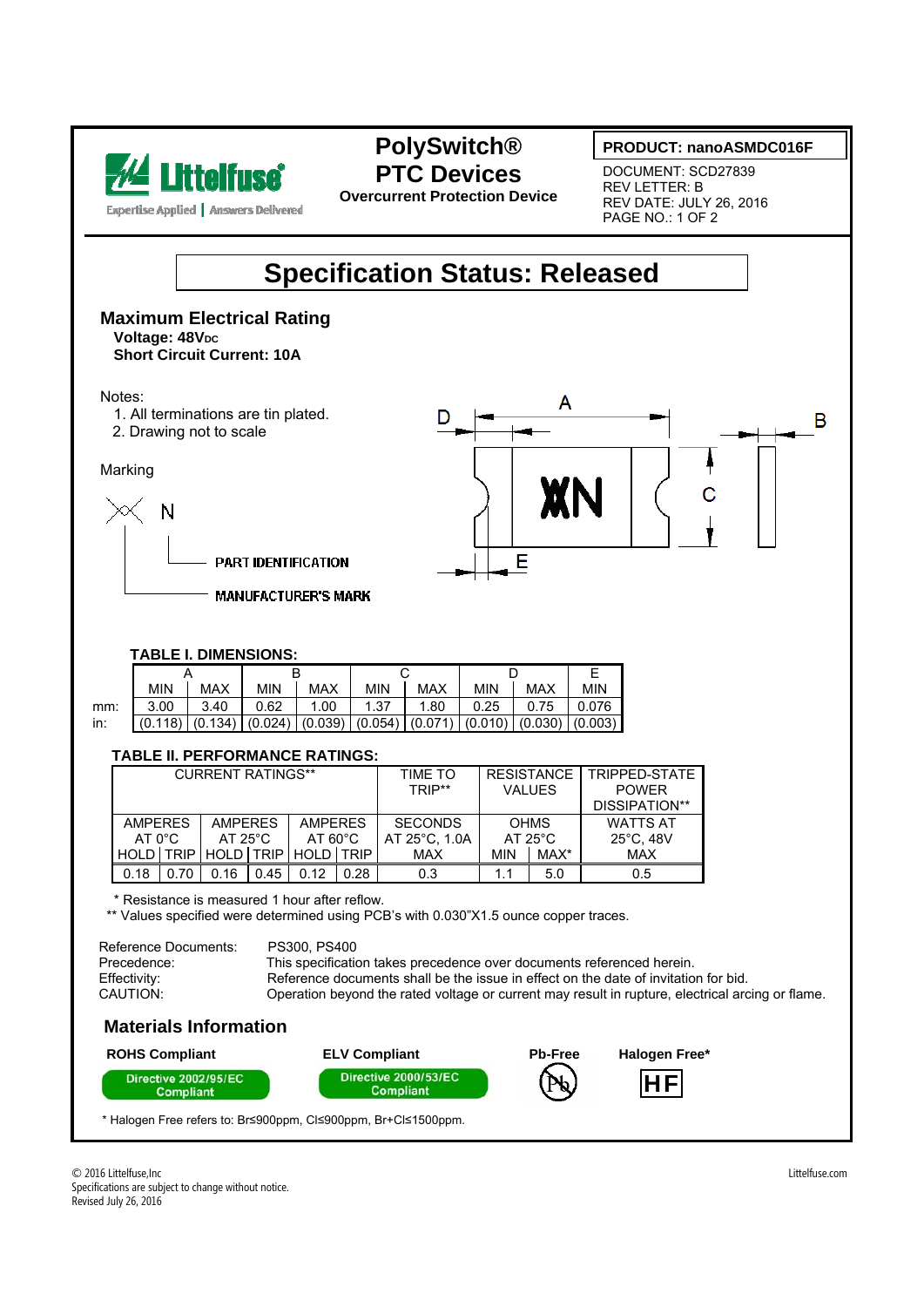

## **PolySwitch® PTC Devices Overcurrent Protection Device**

#### **PRODUCT: nanoASMDC016F**

DOCUMENT: SCD27839 REV LETTER: B REV DATE: JULY 26, 2016 PAGE NO.: 2 OF 2

Information furnished is believed to be accurate and reliable. However, users should independently evaluate the suitability of and test each product selected for their own applications. Littelfuse products are not designed for, and shall not be used for, any purpose (including, without limitation, military, aerospace, medical, lifesaving, life-sustaining or nuclear facility applications, devices intended for surgical implant into the body, or any other application in which the failure or lack of desired operation of the product may result in personal injury, death, or property damage) other than those expressly set forth in applicable Littelfuse product documentation. Warranties granted by Littelfuse shall be deemed void for products used for any purpose not expressly set forth in applicable Littelfuse documentation. Littelfuse shall not be liable for any claims or damages arising out of products used in applications not expressly intended by Littelfuse as set forth in applicable Littelfuse documentation. The sale and use of Littelfuse products is subject to Littelfuse Terms and Conditions of Sale, unless otherwise agreed by Littelfuse.